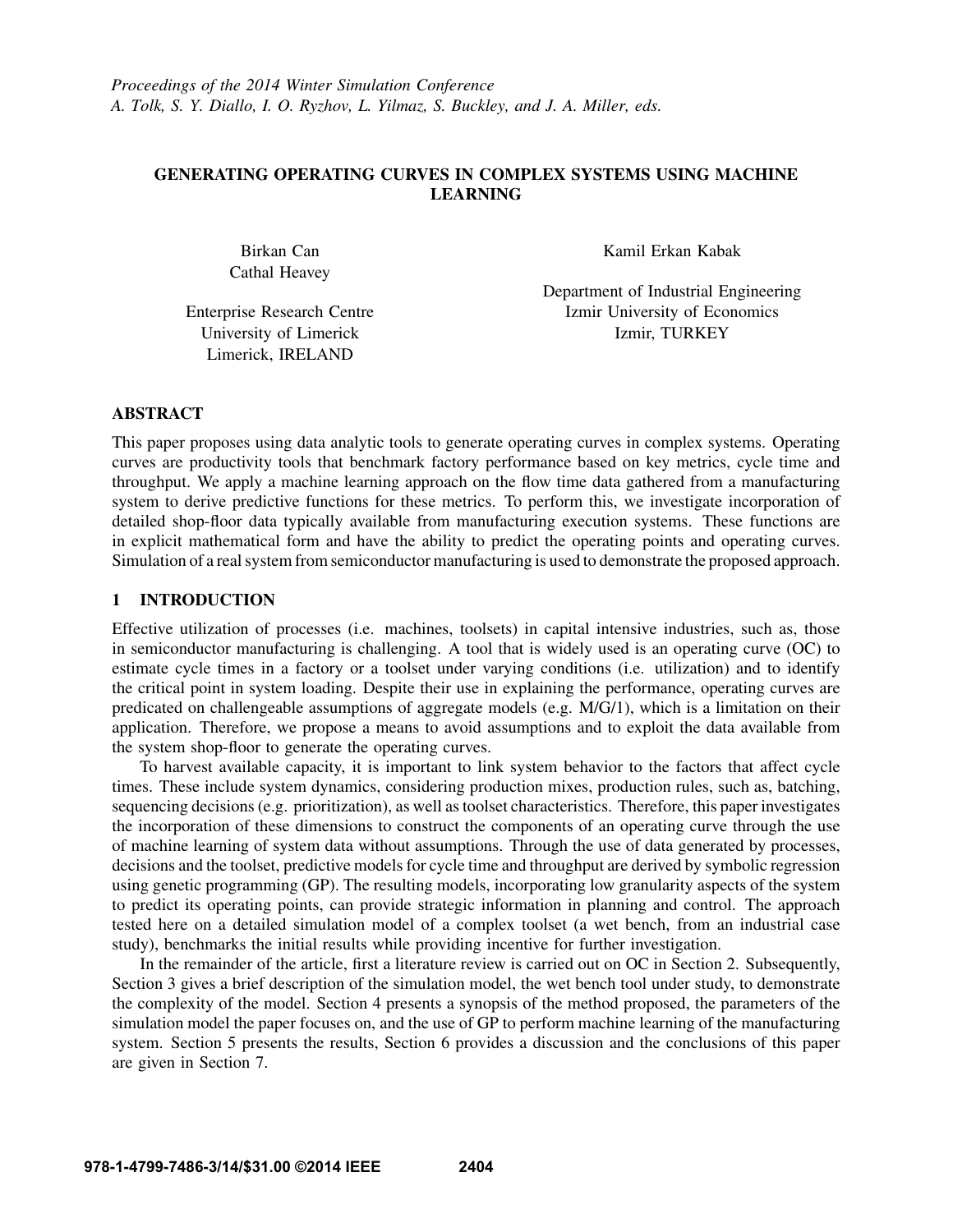#### 2 LITERATURE RESEARCH

The Operating Curve Methodology (see Aurand and Miller (1997), also referred to Characteristic Curve as defined by the MIMAC project (cf. Fowler and Robinson (1995)), it is considered to be the standard factory productivity measurement tool and a key performance indicator (see Fowler, Brown, Gold, and Schoeming (1997) for an illustrative example) (Schoemig 1999). The purpose of the OC is to present an analysis methodology to understand and to quantify the trade-offs between cycle time performance and throughput and also to track factory performance (Aurand and Miller 1997). Queueing theory is the basis of the Operating Curve Methodology and it uses a formula based on M/G/1/ Queues.

Two parameters are inputted to measure a line's performance for an OC analysis: the line's cycle time multiplier (X) and the line's bottleneck utilization percentage (U) (Aurand and Miller 1997). X-factor, which is the ratio of actual line cycle time and total raw process time of a manufacturing, is one of the major performance measures used in the literature. X-factor is also commonly referred to as cycle time multiplier (Aurand and Miller 1997) or theoretical cycle-time multiplier (Fowler, Brown, Gold, and Schoeming 1997) or normalized cycle time (Martin 1998). In this calculation, average cycle time is normalized by dividing the raw process time. The Raw Process Time is defined as the theoretical minimum amount of time that one lot would take to move from the beginning to the end of the line. It is calculated assuming that the manufacturing line is totally empty. In other words, the lot finishes its processes without being uninterrupted from start to finish. It includes load, process and unload times for each machine. It does not include the times related with the transportation times between the operations and inspections or any delays (Aurand and Miller 1997). On the other hand, Actual Line Cycle Time can be measured in the system by the average WIP in the line divided by the average line production rate by the result of Little's Law (Little 1961). The second OC parameter is the bottleneck utilization percentage of the line, it is defined as the ratio of average line production rate and raw capacity of the bottleneck machine, which is often called design speed (DSP), which is the maximum number of units that the line could process per day (Aurand and Miller 1997).

In the semiconductor manufacturing, a major goal is to reduce cycle time. In other words, it is to reduce the cycle-time multiplier to be as close to one as possible. It includes the objective of minimizing the average cycle time and its variance since it has many positive effects in any system (Montoya-Torres 2006). In addition, it is claimed that the X-factor is a much more sensitive factor for indicating the capacity problems than throughput (Martin 1998). The main reason is that the X-factor increases in large amounts when throughput approaches the effective capacity. This sensitivity of the X-factor can be used to uncover non capacitated issues (Martin 1998). In addition, for different toolsets customized X-factor targets can be inserted. It provides both individual operating characteristics of different toolsets and also overall line objective (Martin, 1998). The X-factor can also be interpreted in the wafer fabs in a broader context as the overall manufacturing cycle time divided by theoretical cycle time (raw process time) for shipped lots (FabTime 2007). Typically, a weighted average X-factor is measured for a fab according to the current product mix in the fab.

Cheng and Kleijnen (1999) develop a nonlinear regression metamodel to generate a CT-TH curve by using a simulation model. In a more detailed study, Fayed and Dunnigan (2007) discuss four major factors and their sub-factors by comparing the effects on CT-TH curves. The four major factors are fab configuration, fab loading, flexibility and variability, and operations.

An operating curve generally exhibits two characteristics, a function of utilization and corresponding cycle time where initial slope and inflection points are modulated based on multiple additional factors. Calculation of utilization often relies on assumptions, based on a sample of products produced, rendering them too conditional for direct application. Furthermore, measuring the utilization may be an issue, especially for cluster tools, such as, the wet bench tools, in the semiconductor manufacturing. This type of tool can process multiple batches at the same time utilizing a robot arm. Therefore, cycle time analysis needs to include some other factors that primarily affect the average lot cycle time performance of this type of tool. Through such analysis, the OCs can be corrected and reflect better the operating characteristics of complex tools.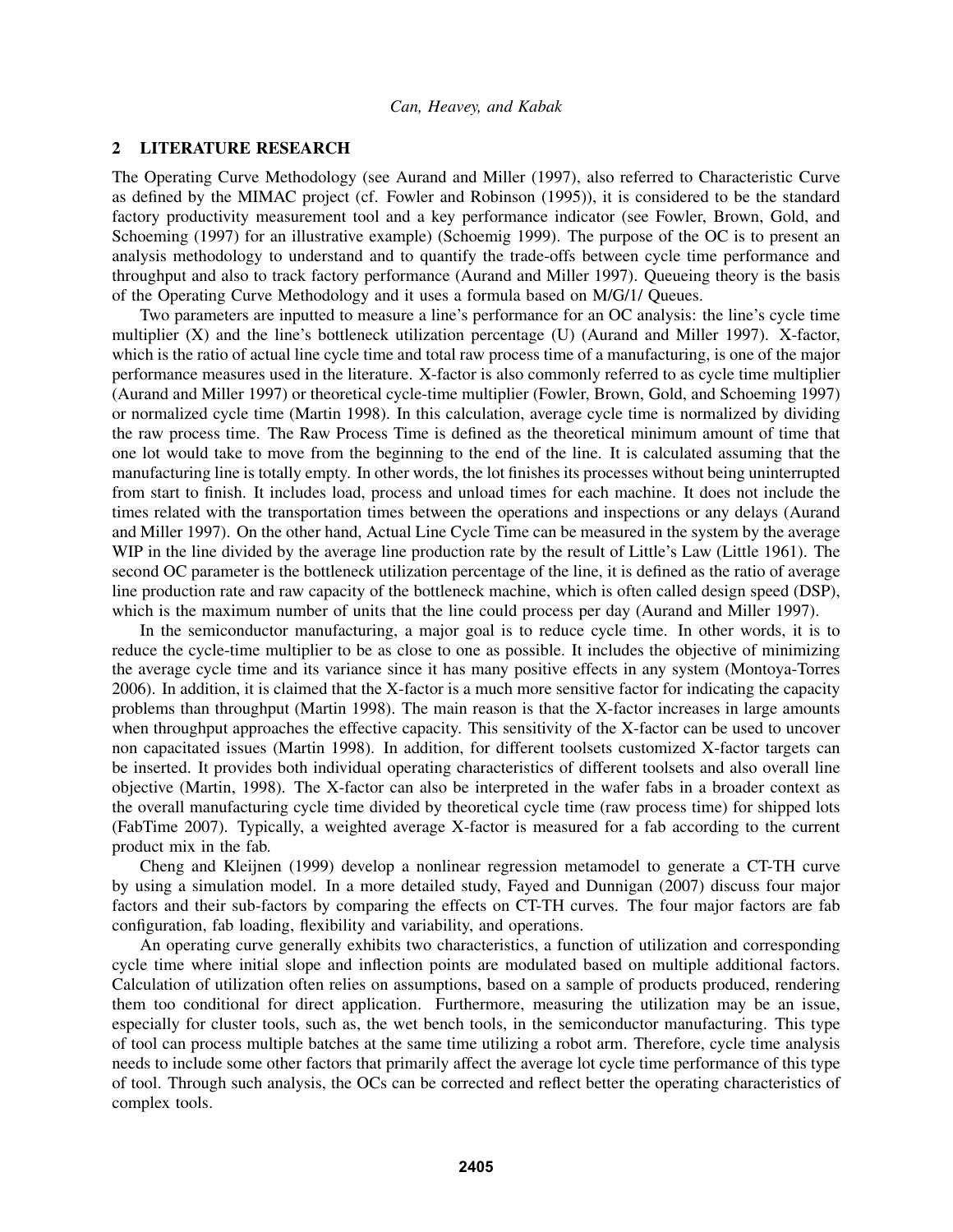In the next section, we provide a synopsis of the wet bench tool used to generate the detailed shop-floor data before investigating the possibility of deriving OCs based on the machine learning.

#### 3 WET BENCH TOOL DESCRIPTION

In this study, a wet bench tool studied by Kabak, Heavey, and Corbett (2010) is used for an OC curve analysis. The tool consists of six etch and six rinse tanks, an additional rinse tank for cleaning robot arms, a dryer module and a transfer module used for both loading and unloading of batches. Also, there is an auxiliary material handling robot that delivers the batch from one tank to another according to a pre-defined route under a given recipe. The operation of the wet bench tool is complicated by the operational constraints. One of these constraints is the implementation of strict no-wait (NW) or zero-wait (ZW) time constraints for etch tanks. However, these constraints are not applied for rinse tanks. That is, a batch can be overprocessed at a rinse tank. In addition, a batch is not delivered to an etch tank if the associated rinse tank is full (Kabak, Heavey, and Corbett 2010). In this study, the batch size is two lots (i.e. 50 wafers). A batch which has two lots is defined as a "Full Batch". Similarly, a batch which has only one lot is defined as an "Half Batch". Accordingly, "Full Batch Percentage" or "Half Batch Percentage" can be defined as the percentage of full batches or half batches when all of the batches are considered, respectively.

The wet bench simulation model taken for the analysis is highly detailed due to complex operations of the wet bench cluster tool incorporated into the model. The model has product mix inputs obtained from the real fab data. The product mix has input percentages for each product type and process data associated for each product type. The process data defines the sequence of recipes used for a particular process. A recipe defines the route a batch traverses in the wet bench and process time (i.e. bath time) at each step. Also, the model has stochastic inputs, such as, the lot interarrivals into the queue, lot priorities, are determined by an empirical distribution (Kabak, Heavey, and Corbett 2010). Similarly, the products, with associated process stages and recipe, are selected from a uniform distribution. Apart from stochastic inputs, the model additionally includes deterministic inputs in relation to robot operation, such as, robot speed, distances between each tank, robot ascending and descending times. All these deterministic inputs are adapted from real fab data.

#### 4 METHOD

We consider a machine learning approach to derive performance curves to predict operating points. This is performed by using GP to derive approximate models which incorporate detailed information from the system. For illustrative purposes, 3 different aspects of a semiconductor manufacturing toolset, wet bench, are considered to form a structured data set. Using these data sets, throughput and cycle time models are developed to construct operating curves.

Toolsets, such as, wet bench or cluster tools in semiconductor manufacturing, have complex behavior which is comparable to job-shops due to the presence of independent and parallel processing capabilities. At the high level, the coherence among products, planning and scheduling as well as tool settings determine the overall performance. In order to incorporate more information from the system, the product, plan and toolset related data is broken down to lower granularity. For instance, the weekly loading level is considered as a matrix to account for the share of different products and the share of the different prioritization levels in the mix. Such parameters are specifically chosen from those that the engineers would have control over (See Figure 1). In order to create these scenarios, a discrete-event simulation (DES) model for the wet bench tool is used to mimic the real system as described in Kabak, Heavey, and Corbett (2010).

A 3-level experimental design of Kabak, Heavey, and Corbett (2010) was for different values of weekly loading, robot speeds and dry times. We further detailed these parameters to incorporate more information about utilization, in particular by converting the weekly loading into a matrix to show the percentages for individual product families and the percentages of different priority levels for a corresponding utilization level. While this goes beyond the amount of detail common in the current methods used to calculate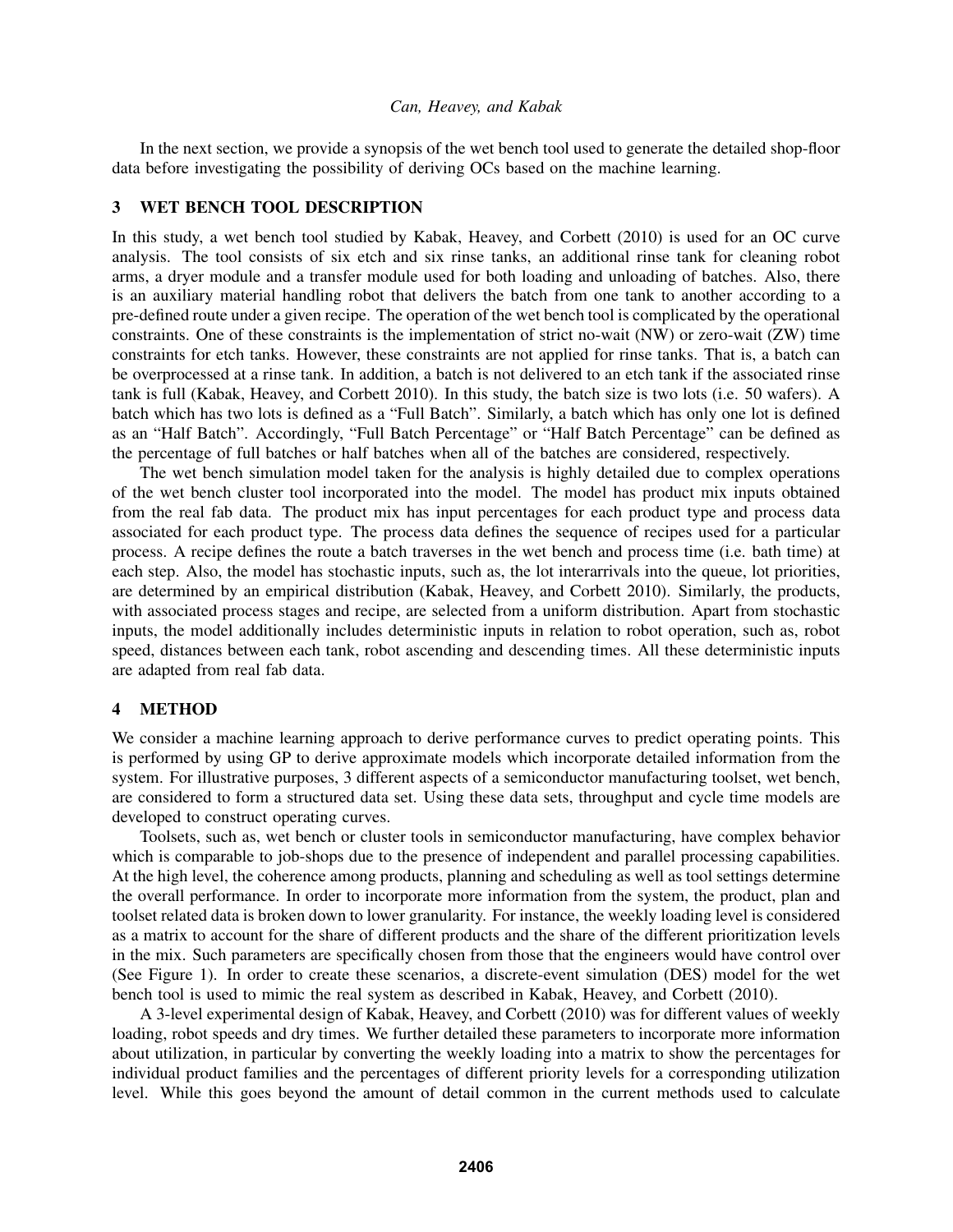*Can, Heavey, and Kabak*



Figure 1: A top-down breakdown of the controllable factors that relate to the toolset performance in the simulation model under study. Factors are considered from abstract detail to less granularity. For example, the product mix could be incorporated as a weekly loading or at more detail level by including the details of product and priority mix.

operating curves, it ideally incorporates characteristic information to assist detailed planning of the system. In addition, we included robot speeds of the tool as a design issue in these experiments, whereas dry times are considered to represent the R&D changes on the recipes in order to verify the proposed approach works. Note that we use the simulation model only to produce these scenarios. In a real system, such data will typically be available from Manufacturing Execution System (MES) and Enterprise Resource Planning (ERP) systems.

Subsequently, the response metrics, throughput and cycle times, for the corresponding scenarios in the experimental design are modeled individually based on the aforementioned factors as predictors (see Figure 1) in the context of metamodeling. Incorporation of further details on the product mix and lot priorities to the cycle time and throughput models, and eventually to the operating curves, requires application of advanced analytics methods to data. This mainly is due to expected complexity of the models as a consequence of the presence of high level interactions as well as the models for the response metrics may not always be known in a closed form. For these reasons, we considered an evolutionary algorithm, genetic programming (GP) (Koza 1992). We will examine these aspects in Section 5 in more detail.

GP evolves explicit analytic models underlying a dataset without any assumptions on the functional form. The use of GP to learn from a data set is referred to symbolic regression. It demonstrates desirable generalization (validity on unseen data) and abilities in modeling complex industrial systems. For more detail on GP applications in manufacturing and supply chain industries readers are referred to Can and Heavey (2012).

The process of symbolic regression is similar to a standard regression. The regression functions are developed and updated iteratively to minimize the error of the predictions made by the functions on an input data; however, in contrast, no functional form is assumed and different mathematical operators, such as, +,-,\*, LN, Cos, can be used to construct the functions. This poses a great advantage when the closed form of equations are not known for the response metric being modeled. In the context of symbolic regression, these functions are the models representing a data set where the factors in the data set are the arguments of the functions. Once a function is formed, it is evaluated against the data set and the deviations (e.g. error) from the target values are used to calculate a fitness for the function. We considered mean squared error in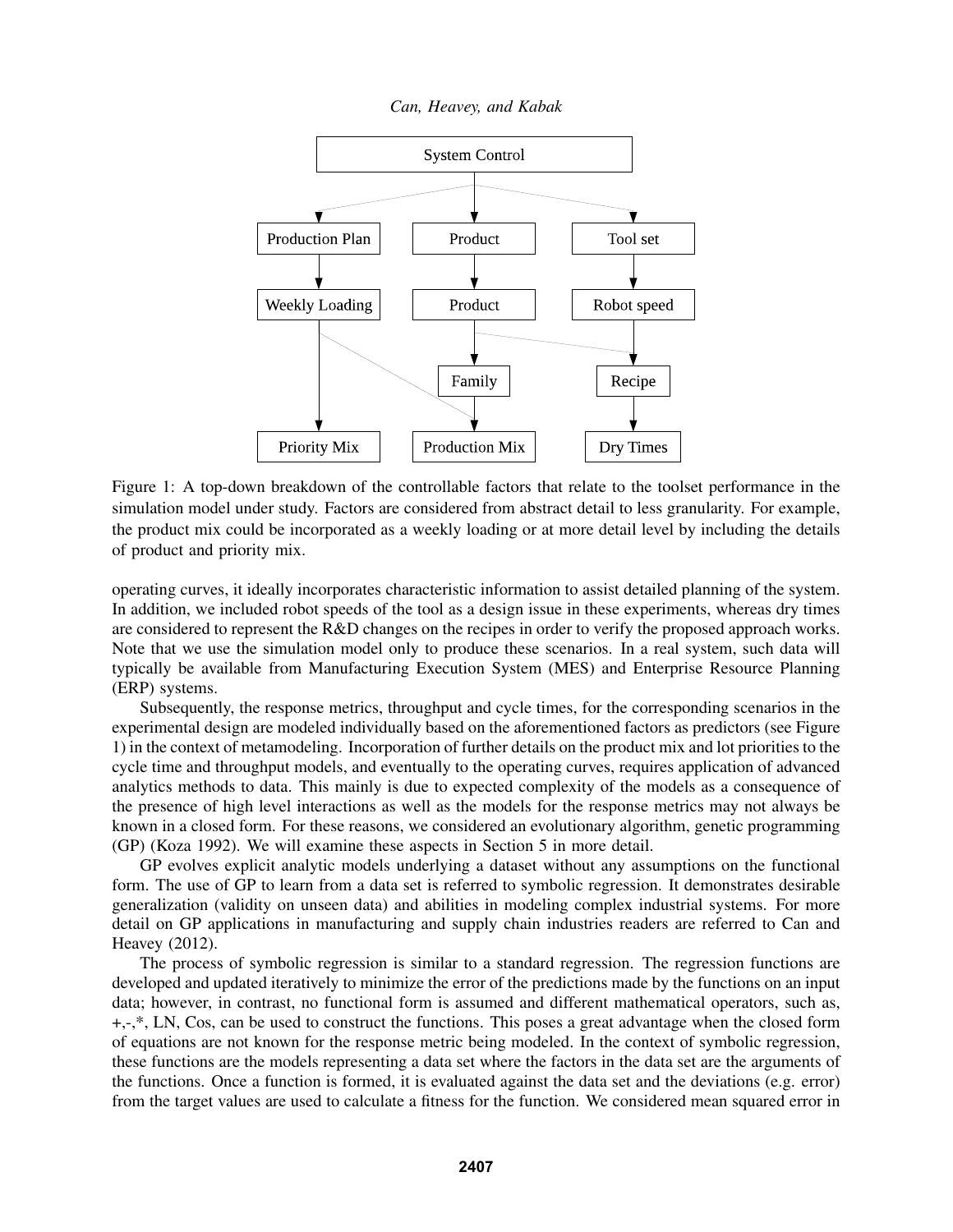calculation of the fitness. As an evolutionary algorithm, GP works with multiple functions in parallel in a population. The exploration of functions with better predictive performance occurs through the application of evolutionary operations, such as crossover, on the populations at each iteration of the algorithm. A generic symbolic regression process can be summarized as:

- 1. Randomly create a population of functions using functional primitives (e.g. +,-,\*,Sin, LN).
- 2. Evaluate each function and assign fitness, make the initial population the current population.
- 3. Select two functions at random as parents, create an offspring through evolutionary operators.
- 4. Repeat Step 3 until the next generation population is filled.
- 5. Make the next generation population the current population.
- 6. Repeat 3 to 5 for a pre-determined number of iterations.

The method presented in this paper takes a data driven approach to characterize the two metrics, cycle time and throughput, as the components of an operating curve using GP. Providing high dimensional characteristic functions of performance metrics that encompass the trade-offs among the factors of a system is in contrast with the common means of developing operating curves. These functions, as illustrated in Section 5, which incorporates detailed information from the system, such as, product mix, priority scheme and tool configurations (see Figure 1), eventually allowing more effective exploitation of the tool behavior to assist planning and control of these systems.

# 5 RESULTS

In contrast with the previous studies, the method presented in this paper takes a data driven approach to characterize the two components of the system, cycle time and throughput, using machine learning. GP is used to derive approximate analytic functions of these metrics based on low granularity data collected from a simulation model of a wet bench toolset. Matrix data is incorporated to account for product mix, priority levels, line loading and tool configuration. Following the validation of the metric functions, the derived operating curves demonstrate high proximity to those obtained from the simulation model of the toolset. In the remainder of this section, first typical factors for a wet bench are examined by analysis of variance (ANOVA) at a high level. Then, exploiting the outcome of the ANOVA, we incorporate further details and apply GP to derive characteristic functions for the key metrics that are used to build the OC.

# 5.1 Preliminary Analysis

At a high abstraction level, ANOVA is used to identify the statistical significance of the considered main factors (see (Kabak, Heavey, and Corbett 2010)); weekly loading levels, product dry times, lot priorities, and robot speed, in relation to cycle time (see Table 1). From the P-values (see those  $\leq 0.05$ ), all the main factors and interactions such as those between utilization, product and tool characteristics with a 95% confidence at  $\alpha = 0.1$  in a 3-level full factorial experimental design are statistically significant.

While a linear model incorporating the signicant factors and interactions (see the sources in bold in Table 1) may be informative, it remains explanatory since it does not transparently support production planning. To illustrate, a utilization metric as aggregate as weekly loading will include the effects of product mix and status of the batches (full and half batches). Similarly, the factor "Priority lots" takes into account the impact of high-priority and non-high priority lots alone whereas there may be more than two levels of prioritization. Modulating the production plan on a weekly basis without having to know the impact of such factors may undermine effectively harvesting the available capacity. Indeed, during the simulations of the toolset, we observed that the individual tanks are utilized not more than 60% of the time.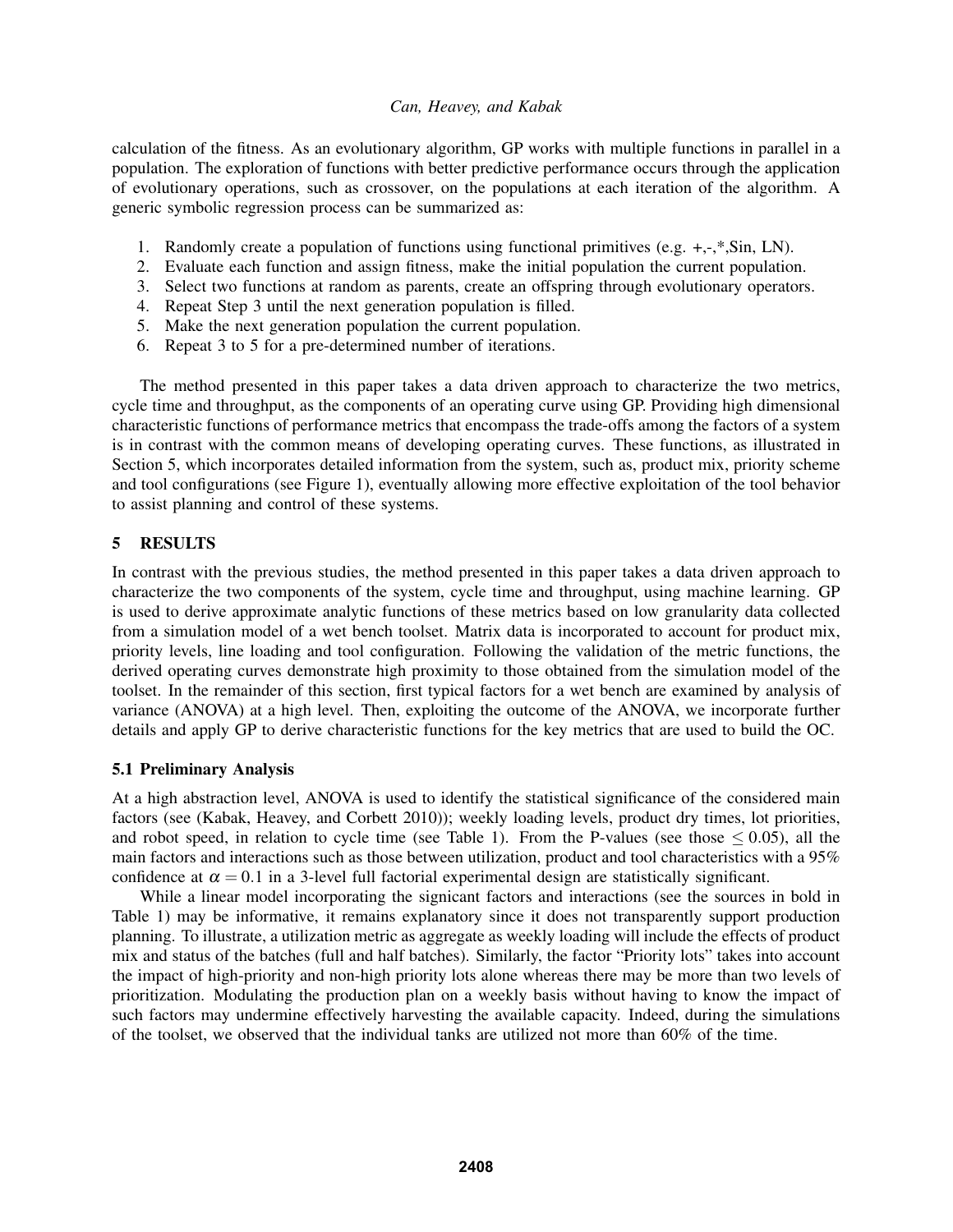| Source                                         | DF             | Adj SS  | P-Value          |
|------------------------------------------------|----------------|---------|------------------|
| Model                                          | 64             | 41156.8 | $\theta$         |
| Linear                                         | 8              | 37587.2 | $\theta$         |
| <b>Weekly loading level</b>                    | 2              | 27743.9 | $\theta$         |
| Dry time                                       | $\overline{c}$ | 9097    | $\boldsymbol{0}$ |
| <b>Priority lots</b>                           | 2              | 253.2   | $\theta$         |
| Robot speed                                    | 2              | 493     | $\theta$         |
| 2-Way Interactions                             | 24             | 3064.2  | $\overline{0}$   |
| Weekly loading level*Dry time                  | $\overline{4}$ | 2306.5  | $\overline{0}$   |
| <b>Weekly loading level*Priority lots</b>      | 4              | 398.1   | $\theta$         |
| Weekly loading level*Robot speed               | $\overline{4}$ | 55.5    | 0.172            |
| Dry time*Priority lots                         | $\overline{4}$ | 146.6   | 0.01             |
| Dry time*Robot speed                           | 4              | 103     | 0.034            |
| Priority lots*Robot speed                      | 4              | 54.5    | 0.179            |
| 3-Way Interactions                             | 32             | 505.5   | 0.061            |
| Weekly loading level*Dry time*Priority lots    | 8              | 228.8   | 0.011            |
| Weekly loading level*Dry time*Robot speed      | 8              | 34      | 0.795            |
| Weekly loading level*Priority lots*Robot speed | 8              | 139     | 0.076            |
| Dry time*Priority lots*Robot speed             | 8              | 103.7   | 0.172            |
| Error                                          | 16             | 121.4   |                  |
| Total                                          | 80             | 41278.2 |                  |

Table 1: Analysis of variance for a general linear model illustrating the main effects and interactions.

#### 5.2 Modeling an OC through Machine Learning

Motivated by the above observations, a predictive modeling approach is considered to construct operating curves. To facilitate this, low granularity, i.e. more detailed, data, obtained from a system can be used to derive characteristic models, e.g. to predict cycle time and throughput. We demonstrate this on a DES model to motivate the discussion.

In order to derive the models characterizing metrics such as cycle time and throughput, the detailed data gathered from the system is driven by the ANOVA factors (see Table 1). In particular, the unstructured transactional data is structured to obtain utilization in the form of a data matrix of both priority (at 5 different priority levels) and product mix for 11 different products (e.g. C6, H6 representing different product families). In addition, the share  $(\%)$  of the half batches in the weekly loading is also included in this data as the batches can be queued as half, or the half batches can be topped up to form a full batch. To put the predictors on a common scale, weekly loadings, dry times and robot speed are rescaled to the range of the percentages of product mix, e.g. [10-70]. The GP is configured to allow a maximum tree length of 30 and a tree depth of 12. Symbolic regression experiments are replicated 5 times and the best model from these runs are chosen for evaluation presented here. Each run of the GP, implemented in C# programming language, took less than a minute on a computer with an Intel Core i7 processor and 4GB RAM to develop the best solutions. Equation 1 illustrates a complex cycle time function explaining the behavior of the toolset including the parameters driving the cycle time as the amount  $(\%)$  of half batch present (A), weekly loading levels (C), share  $(\%)$  of product H6 in this loading (B), and the overall shares  $(\%)$  of the lots at the three priority levels 1 (D), 2 (F), 3 (E).

Cycle time = ln((0.168×*A*+ (−0.0743)×*B*+1/((−0.467×*C* + (−10.749)) +1/(0.198×*A*) ×(−0.159) +*D*×(0.689×*E* + (−0.792)×*C*)×(−0.012)/(1.165×*F*)))×(−264.411) +737.179) (1)

Similarly, GP with the same configuration modeled the throughput of the system based on the same input data test, resulting in simpler functions. The daily throughput was proliferating at the three values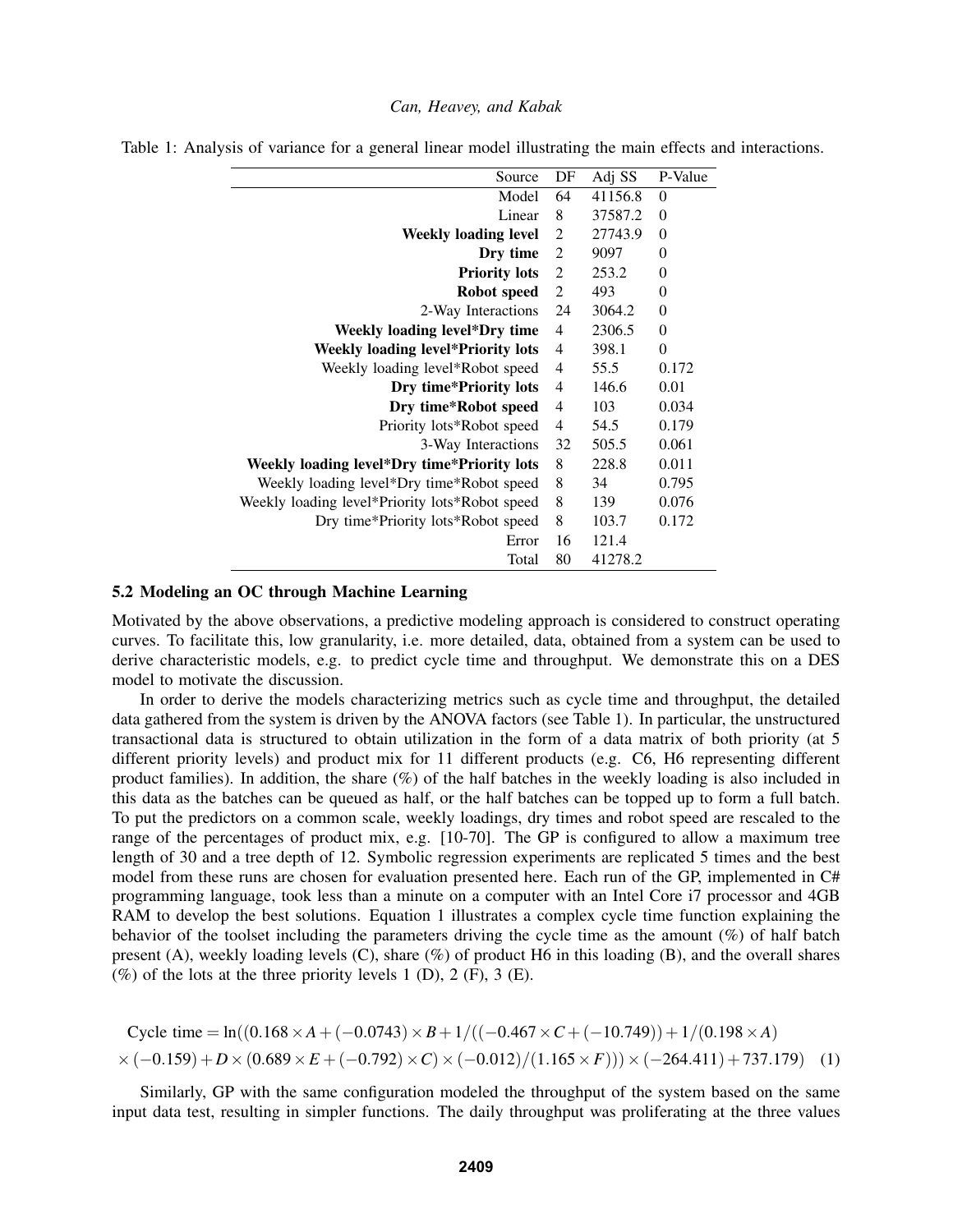when the system was at steady state (see the right hand side of Figure 2) for the 3-level experimental design given in Kabak, Heavey, and Corbett (2010).



Figure 2: R-squared comparisons of cycle time (left) and throughput (right) predictions against the target values obtained from the DES model show over 99% predictive performance in both cases.

In contrast with the cycle time, throughput is affected by the tool configuration in particular, as demonstrated in Equation 2 where A is share (%) of product C6, B is dry time, C is weekly loading level, and D is robot speed.

Throughout = 
$$
-0.481 \times A + (-0.001) \times B + 0.201 \times C + \ln(1.253 \times D) \times 0.003 + 78.775
$$
 (2)

The comparison of the predictions made by the discovered model to the actual values observed in the DES model depicts in explanation of the variation in the vicinity of 98.5% in terms of R-squared comparison for cycle times and daily throughputs (see Figure 2).

Note that using such predictive models, operating points for a system configuration can be derived on demand. While the cycle time predictions will provide the y-axis of an OC, the throughput model can be used to determine the x-axis. A similar example is found in Veeger, Etman, and Van Herk (2010) where the ratio of throughput to maximum possible throughput is used for the utilization axis, while cycle times on the y-axis were predicted through effective process times. The trend line in Figure 3 shows the operating curve obtained from the DES model, and the blue markers refer to the operating points predicted by the constructed models at different values of the factors, i.e. HalfFullBatch%, weekly loading, priority levels; 1, 2, 3, and H6% (see Equation 1). Modulating these factors will allow the method to capture the shifts on an operating curve to allow making more informed decisions based on the estimates of the operating point. We illustrate this for an example case where the product mix is modulated and the response of the system is predicted using the obtained models to calculate the new operating point (see red circled point in Figure 3). For example, the circled operating point illustrates the shift in cycle time for two different weeks. At the same weekly loading level and the share  $(\%)$  of product H6 in the mix, we were able to detect the shift based on product mix changes and HalfFullBatch%. We could further see the cycle time sensitivity is high for the small changes in these factors.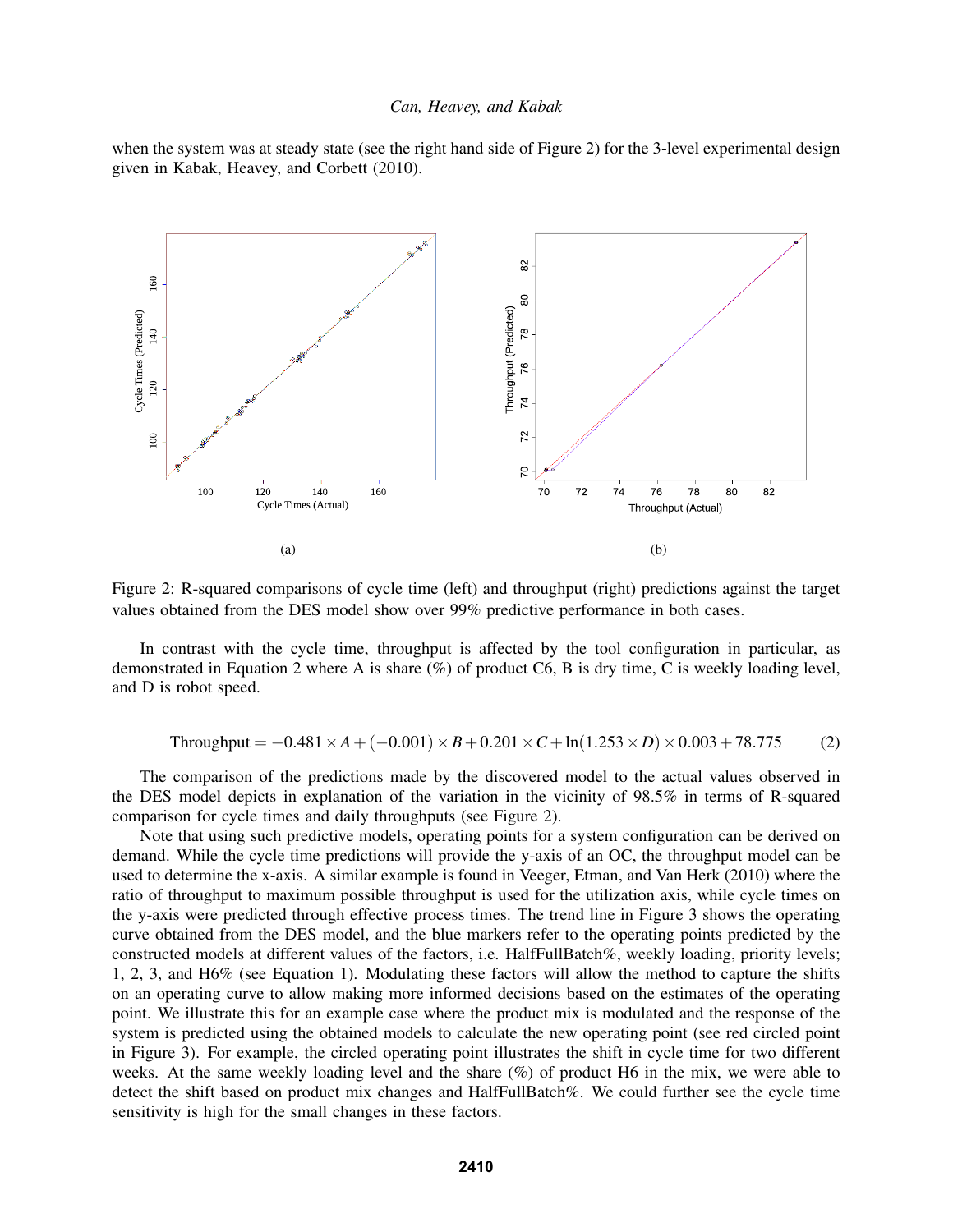



Figure 3: Operating points (blue markers) predicted by the cycle time and throughput models at different settings for the considered parameters demonstrating the shifts (orange lines) from the operating curve and the operating curve (black curve) from the simulation model. The red circle belongs the example described in Table 2.

Table 2: Prediction of shifts in the cycle time - throughput rate behavior as the factors vary.

|                            | Weekly Loading (lots) HalfFullBatch% H6% Priority $1\%$ Priority $2\%$ Priority $3\%$ |      |    |      |      |      |
|----------------------------|---------------------------------------------------------------------------------------|------|----|------|------|------|
| Case 1 (baseline) $1350$   |                                                                                       | 75.2 | 26 | 14.4 | 16.5 | 54.5 |
| Case 2 (red circle) $1350$ |                                                                                       | 78.4 |    | 15 O | 16.0 | 55.8 |

# 6 DISCUSSION

We demonstrated that genetic programming can be used for symbolic regression to leverage data from a shop-floor. We first uncover the underlying relationship in a manufacturing system and production plan by evolving models for key metrics, such as cycle time and throughput. Subsequently, these models are used to predict the changes in the trade-off between the metrics to determine the shifts in operating points. We exemplify this on the simulation of a real system in semiconductor manufacturing, a wet bench toolset. Our results indicate that utilisation can be effectively represented by product and priority mix to approximate the system behavior. The resultant models are shown to have 98% proximity to the simulation model. While cycle time is shown to be more sensitive to external factors, throughput is mainly driven by the tool configuration. For the particular simulation model considered, it is evident from the throughput values settling at three different levels that the configurations restrict the variability in the toolset. However, it does motivate future study of this approach of using the shop-floor data to deploy predictive analytics.

# 7 CONCLUSION

Operating curves allow estimation of the time the product goes through the system and when the critical point in loading the system is approached. In this study, we presented the use of data analytic tools to demonstrate how the operating curves could be generated using shop-floor data. Through machine learning of low granularity data by genetic programming, we illustrate the operating point calculations which can assist planning industrial systems. The idea originates from the ability to develop predictive models that effectively approximate the key components of operating curves, cycle time and throughput, using machine learning on the data that is readily available from a MES system. The models that are based on the controllable factors regarding product mix, priority scheme and toolset characteristics may provide a strategic advantage to planning and controlling semiconductor systems.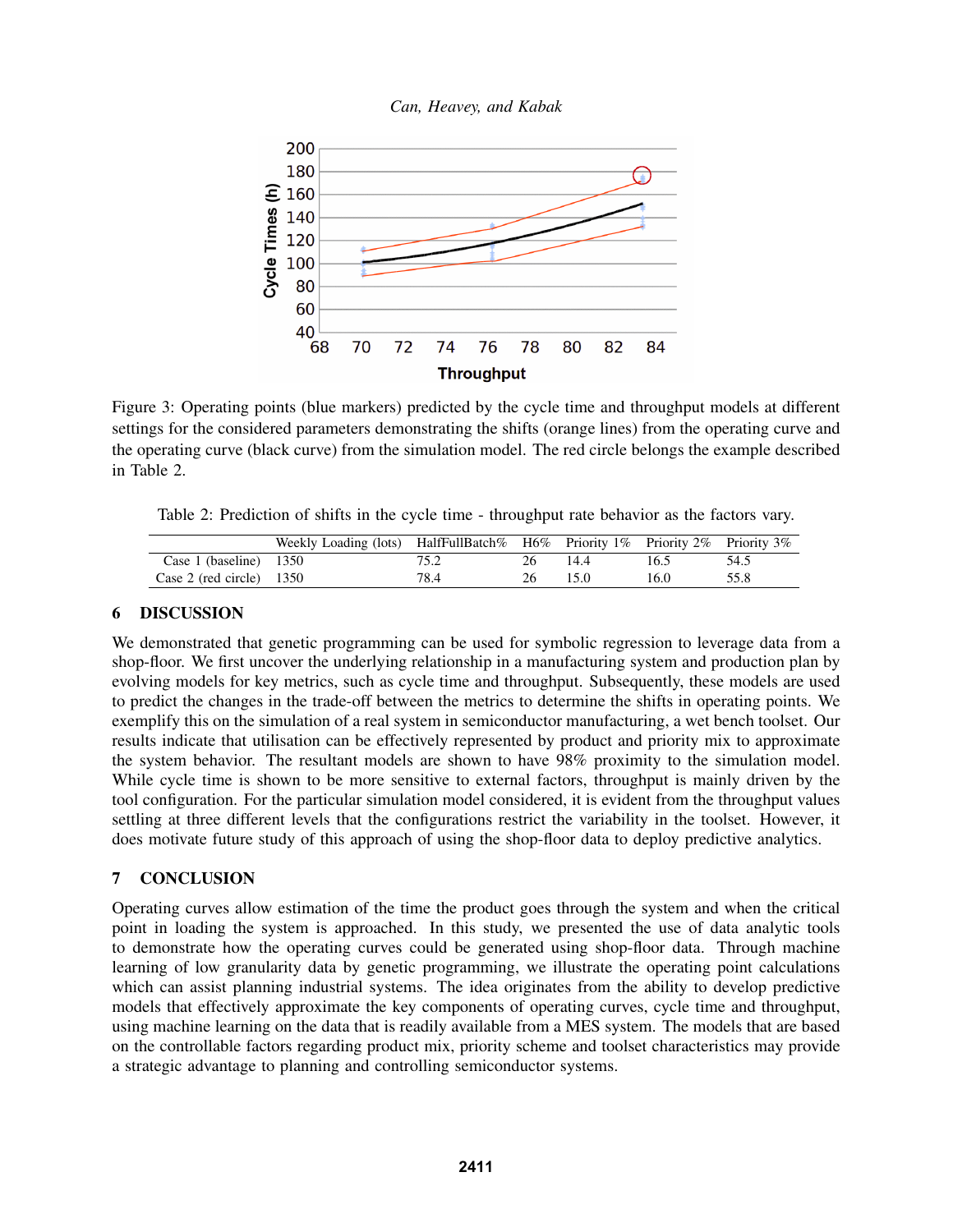### ACKNOWLEDGMENTS

Part of the research leading to the results presented in this paper has received funding from the European Union Seventh Framework Programme (FP7-2012-NMP-ICT-FoF) under grant agreement no 314364.

## REFERENCES

- Aurand, S. S., and P. J. Miller. 1997. "The operating curve: a method to measure and benchmark manufacturing line productivity". In *IEEE/SEMI Advanced Semiconductor Manufacturing Conference and Workshop*, 391–397.
- Can, B., and C. Heavey. 2012, 2. "A comparison of genetic programming and artificial neural networks in metamodeling of discrete-event simulation models.". *Computers and Operations Research* (39). 424-436.
- Cheng, R. C. H., and J. P. C. Kleijnen. 1999. "Design of queueing simulation experiments with highly heteroscedastic responses". *Operations Research* (47): 762–777.
- FabTime 2007, July. "Definitions for Cycle Time Benchmarking".
- Fayed, A., and B. Dunnigan. 2007. "Characterizing the Operating Curve How Can Semiconductor Fabs Grade Themselves?". In *Proceedings of the 2007 International Symposium on Semiconductor Manufacturing*, 1–4.
- Fowler, J. W., S. Brown, H. Gold, and A. Schoeming. 1997. "Measurable improvements in cycle-timeconstrained capacity". In *IEEE International Symposium on Semiconductor Manufacturing Conference*, A21–A24.
- Fowler, J. W., and J. Robinson. 1995. "Measurement and Improvement of Manufacturing Capacity (MIMAC) Project Final Report". Technical report.
- Kabak, K. E., C. Heavey, and V. Corbett. 2010. "Performance improvement for a wet bench tool". In *Proceedings of the 2010 Winter Simulation Conference*, edited by B. Johansson, S. Jain, J. Montoya-Torres, J. Hugan, and E. Yucesan, 2586–2593.
- Koza, J. R. 1992. *Genetic Programming: On the Programming of Computers by Means of Natural Selection*. Second Edition ed. The MIT Press.
- Little, J. D. C. 1961. "A Proof for the Queuing Formula:  $L = \lambda W$ ". *Operations Research* 9 (3): 383–387.
- Martin, D. 1998. "The advantages of using short cycle time manufacturing (SCM) instead of continuous flow manufacturing (CFM)". 43-49.
- Montoya-Torres, J. R. 2006, 3/4. "Manufacturing performance evaluation in wafer semiconductor factories". *International Journal of Productivity and Performance Measurement* (55): 300–310.
- Schoemig, A. K. 1999. "On the corrupting influence of variability in semiconductor manufacturing". In *Proceedings of the Winter Simulation Conference*, edited by P. A. Farrington, H. B. Nembhard, D. T. Sturrock, and G. W. Evans, Volume 1, 837–842.
- Veeger, C., L. Etman, and J. Van Herk. 2010, 2. "Generating CT-TH-PM surfaces using ept-based aggregate modelling". *Journal of Simulation* (39). 424-436.

# AUTHOR BIOGRAPHIES

BIRKAN CAN is a Business Analytics Senior Advisor in Dell Global Supply Chain. Before recently joining to Dell, he was an investigator in a number of major programs on data analytics for process improvement in partnership with multinational companies in Ireland across semiconductor and pharmaceutical industries within the Irish Centre for Manufacturing Research, and was a Post-doctoral researcher at the Enterprise Research Centre at the University of Limerick with a focus on machine learning applications in industry. He holds a PhD in Operations Research from the same university and BSci in Engineering from Middle East Technical University (Ankara). His research interests include, machine learning, performance modeling and application of analytics to operations research and management problems in manufacturing systems